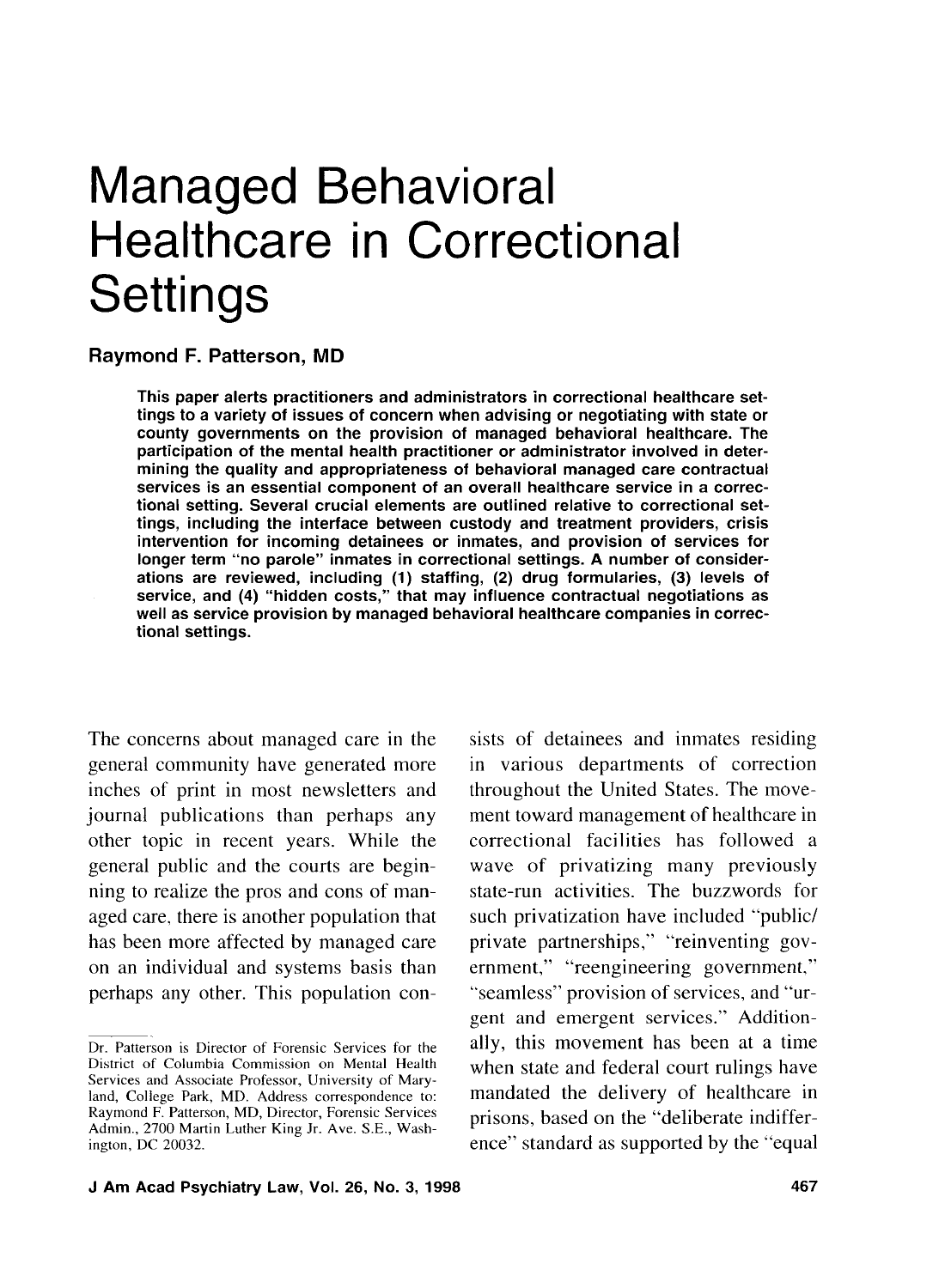protection" or "cruel or unusual punishment" amendments of the U.S. Constitution.' Such rulings require inmates to receive "healthcare," but they do not necessarily require that care to meet community standards, physician standards, or other measures of quality of healthcare. Indeed. these rulings require there not be "deliberate indifference," that is, active avoidance of assessment or treatment regarding the provision of healthcare. Metzner has provided an excellent description of effective ways to design quality and appropriate behavioral healthcare systems in correctional settings.<sup>2</sup> The current paper focuses on negotiating such a system with a managed care provider.

There are several mega-managed care companies that have the "inside track" on bidding on state contracts. They have a national presence and are able to bid contracts based not only on their substantial resources but also on their knowledge of practices in various states. Their knowledge of these practices allows them to bid on contracts with an enhanced information base to determine which states may have the greatest likelihood for the necessary provision of services and maintenance of the "profit margin." Some managed care companies are quite adept at providing general medical care, but have a great deal of difficulty in establishing behavioral healthcare. This has given rise to behavioral health managed care companies, which subsequently subcontract with the healthcare provider to provide behavioral health services. Other important subcontractors for the general healthcare provider are the pharmacy subcontractors who are responsible for the

provision of drugs for patient populations.

The behavioral healthcare subcontracting providers typically approach the main contractor, or in some instances the state, with the intention of providing low cost healthcare. Those of us working in correctional environments are quick to realize that the provision of general medical healthcare is relatively straightforward. The areas that are most problematic for the 'general managed healthcare provider for medical care have to do with catastrophic illness, longer-term hospitalization, and the use and cost of protease inhibitors for HIV disease. However. in the behavioral health or mental health area, the provision of healthcare is complex within correctional settings. One reason for this is the mandate within corrections systems to "maintain order." Several actions influence the orderly management of correctional facilities.

The ratio of prison correctional officers to inmates is usually disproportionately low, particularly in older prisons that do not have electronic and other means of surveillance as well as protections from escapes through controversial, lethal or sublethal, prison fences. This situation exists because budgetary reduction advocates have not kept pace with the increasing numbers of inmates per prison or with technological advances. Additionally, the hierarchy within correctional settings for correctional officers and the opportunity for advancement to higher rank typically includes working a number of different posts. The mental health tiers are limited to one post. Correctional officers are encouraged by their own system to rotate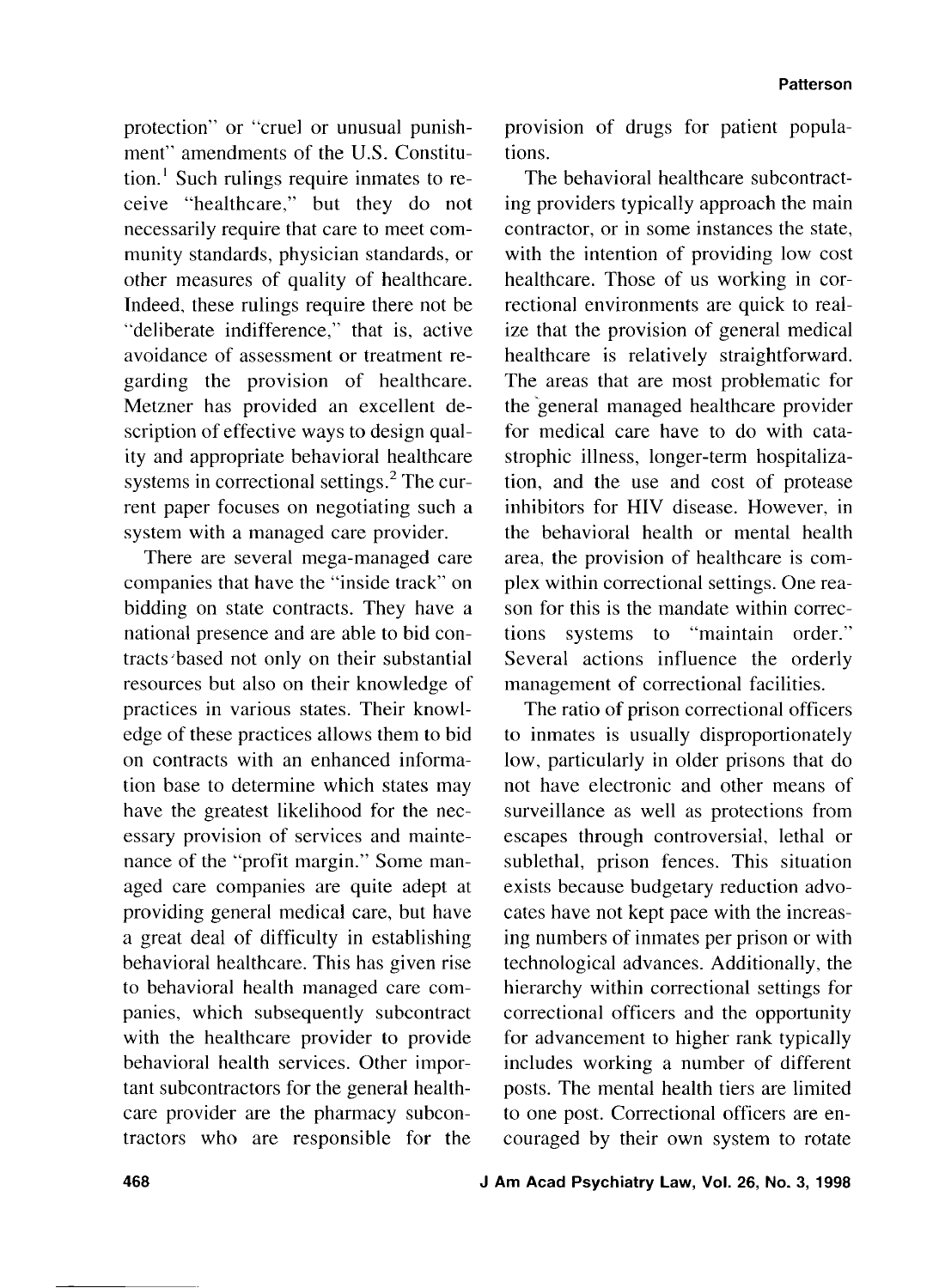posts for greater experience and potential promotion and subsequently do not spend any more time on the mental health tier than on other posts. This practice does not allow for consistency in assignment of correctional officers to mental health tiers, which contributes to various complications involving training of officers to interface with mental health practitioners and mentally ill inmates.

A second factor in correctional settings that is reflective of the complexities of providing services is the higher rates of suicide in these settings. The rate of suicide in jails is nine times the national average. As a number of studies have shown, successful suicides are most likely to occur in the first 24 hours of incarceration. $3$  A second high incidence of suicide attempts occurs after the denial of release on bail or parole. Such statistics certainly support anecdotal evidence that when someone is denied their freedom, initially or subsequently by judicial process, the likelihood of acute depressive episodes and suicidal behavior is greatest.

A third factor, longer sentences and "no parole" mandates, affects management in long-term housing facilities. The management of individuals who may have cyclical bipolar disorder, inconsistent signs and symptoms of psychotic disorders. and major depressive disorders may become difficult "chronic care" problems in a correctional environment. Additionally, individuals with severe anxiety disorders and/or panic disorder, particularly when coupled with a history of long-term illicit substance abuse, become treatment and custodial challenges. Added to this is a fairly large percentage of individuals who have personality disorders characterized by self-mutilating and/or disruptive behavior, including borderline personality disorder. narcissistic personality disorder, and paranoid personality disorder. These "top three" personality disorders require a great deal of attention from the custodial staff because when an individual "cuts," "hangs up," or "drops (swallows)," the custodial response is to control that behavior and to eliminate its presence from the environment. From a custodial point of view, many officers and correctional administrators believe such behavior is indicative of mental illness. From a clinical point of view, many healthcare providers believe these behaviors are examples of manipulative behavior designed to achieve a change in status (i.e., movement from one facility to another or from one security level to another), to achieve other interactive goals (telephone calls to family members, visitations from family members. and/or letters from family or legislative supporters to influence a lessor sentence or other placement), or to avoid internal stressors (old debts to other inmates or "beefs" with other inmates or correctional officers).

## **Managed Behavioral Healthcare Considerations**

Given such difficulties in management, the role of managed care organizations, particularly the behavioral healthcare component, becomes very important to the overall management and success of the system. There are key decision points at which mental health professionals, par-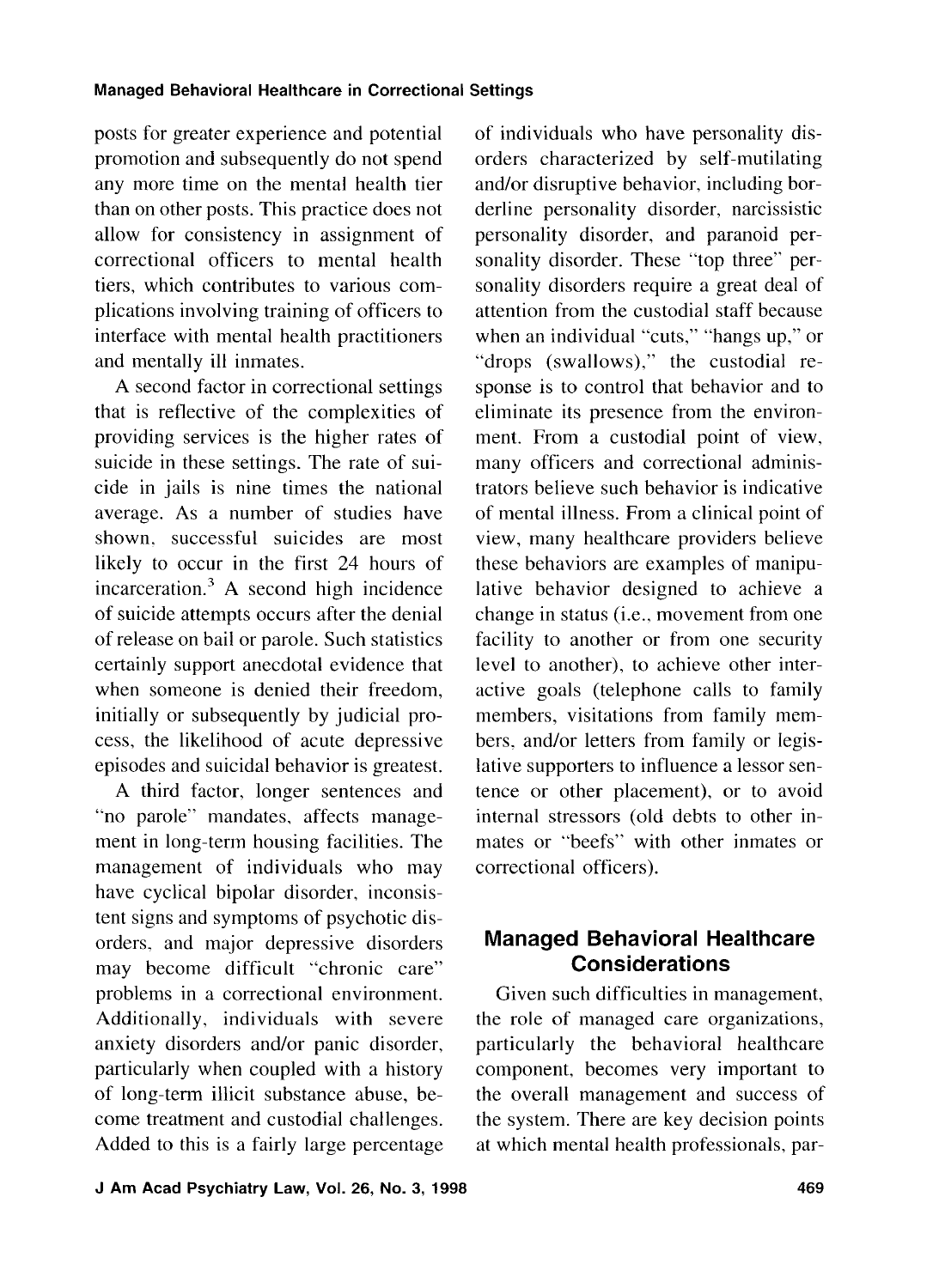ticularly psychiatrists, should be involved in the negotiation of state contracts with managed care companies. Traditionally, these contracts are negotiated by contract administrators, legal representatives of the department, and general medical providers. They typically do not include mental health professionals at the "front door" but frequently require mental health professional assistance after the contract has been implemented. A review of the practices in a number of states as well as the author's own experience identify several key areas in which mental health practitioner involvement is crucial. These areas are identified as follows:

*Staffing* At pre-bid and bid contract negotiation levels, a determination of the number of hours, qualifications, and level of service to be provided by mental health practitioners is crucial. In correctional settings, a number of contracts have allowed for a "mental health professional," which is an ambiguously defined position, to make a number of key decisions including diagnosis and treatment directives. Additionally, the number of psychiatric hours for provision of service is usually grossly underestimated, and it includes flexibility in the scheduling of hours worked such that psychiatrists are frequently assigned in the evenings, on weekends, or at times when the rest of the mental health service staff is not on duty. This often creates a breakdown in communication, resulting in service or documentation errors and inconsistencies.

*Drug Formulary* As a second issue within any pre-bid and bidding conferences, an up-to-date formulary is necessary. Frequently, behavioral managed

care companies request, as a part of their bidding process, the current formulary. If the current formulary is outdated, that is, does not have any selective serotonin reuptake inhibitor (SSRIs) or the newer antipsychotics (such as Depakote as a primary treatment for bipolar disorder) and other medications that are reflective of the current community standard for psychiatric practice, managed care companies and their pharmacy subcontractors quickly respond to this by bidding very low dollar amounts, because they do not have to provide for medications that may still be under patent. This becomes a management nightmare when individuals come into the correctional facilities on such medications and/or are transferred to the psychiatric inpatient component (whether that is a part of corrections or a part of the mental health system component in the state), then are returned to correctional environments that can not provide the same medication without nonfonnulary approval. Here again lies another important point: who has the authority for nonformulary approval? If this authority is in the hands of the behavioral or general managed care component, such approval may not be forthcoming when clinically indicated because the approval process typically is governed by a nonpsychiatrist.

*Level-of-Service Requirements: The "Urgent and Emergent Care" Dilemma*  A number of state governments have seen their responsibility as providing only urgent or emergent healthcare for prison and jail populations, particularly for pretrial detainees. The National Commission on Correctional Health Care standards<sup>4</sup>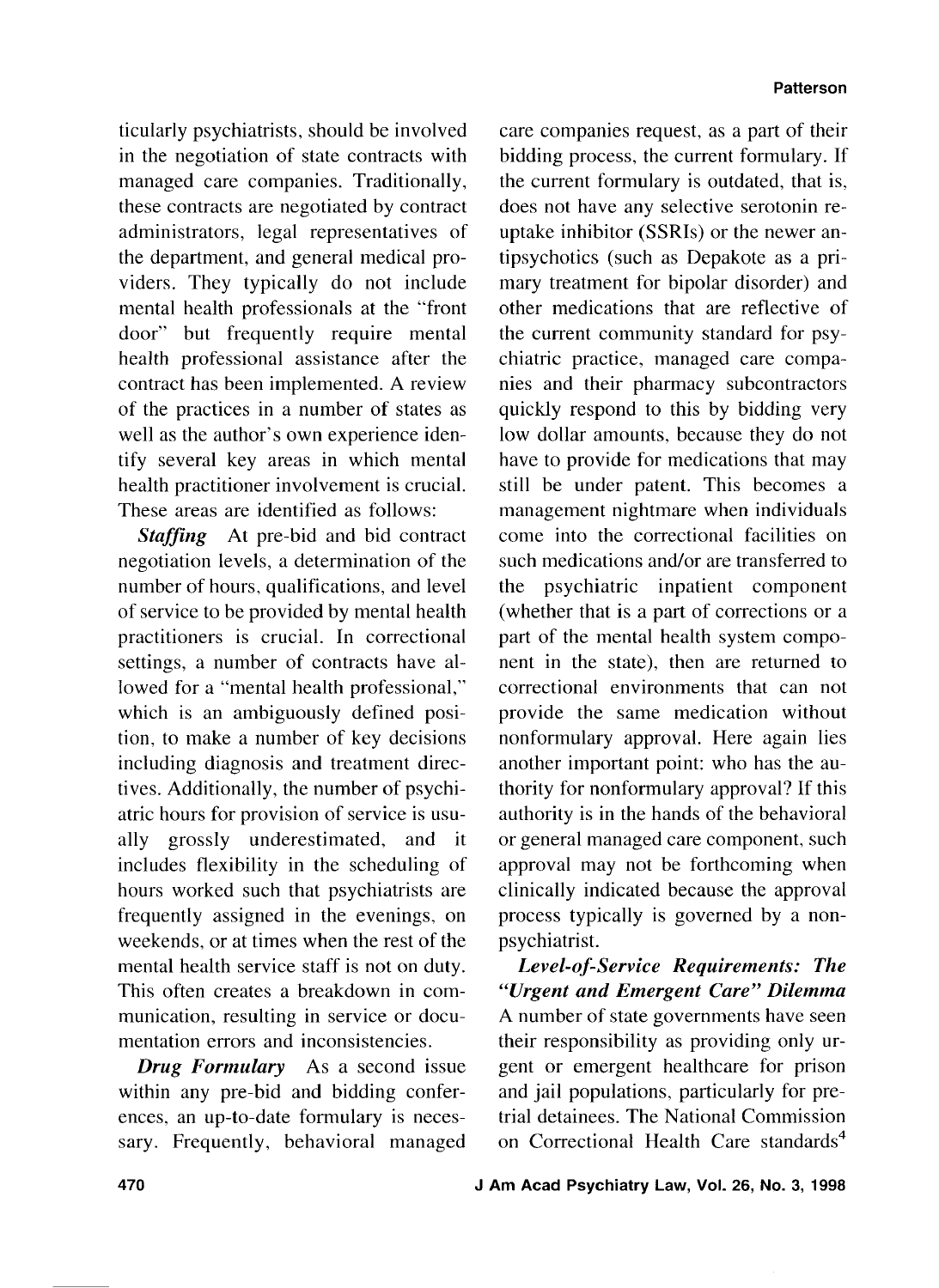and the American Psychiatric Association guidelines<sup>5</sup> are reflective of a concept very much like emergency room care rather than urgent and emergent care. This distinction is crucial in contract negotiations and the provision of services because to nonclinicians urgent and emergent care typically means only that care which is absolutely necessary and is intended only to meet the deliberate indifference standard. The argument that correctional facilities are not hospitals does not take into account the population that is typically coming into correctional environments. This population is usually overly represented by individuals who have not had health or mental health care and who may be impoverished and lack good nutritional, hygienic, and other supports. Thus, they require more, not less, attention to their mental health, dental health, and other health-related needs. Those who negotiate "by the numbers" for the state or the contractor are not particularly sensitive to these considerations and require clinical direction to more appropriately estimate the needs of the populations they are receiving.

I have been involved in semantic discussions in which individuals have suggested that the detainee or inmate does not "belong" to the Department until there is some judicial ruling. In my opinion, the detainee or inmate "belongs" to the Department when they are unable to walk out of the door whenever they might choose. This would be very consistent with involuntary commitment of an individual to a mental hospital, and therefore, the responsibility of treatment staff is increased rather than decreased. Should any

typically not part of a managed care contract but are borne by the state. These hidden costs are extremely important in the overall management of budget, as well as the designation of service provision. *Staff Qualifications* There are con-

tracts that do not require particular practitioner designations for specific services such that masters-level psychologists are responsible for diagnosis and treatment, bachelors-level social workers are responsible for social services with minimal supervision, and general physicians are responsible for involuntary commitment based on mental illness. These are generally not reflective of either the community standard or the best practice of healthcare delivery for individuals with mental illness. Therefore, the classifications of staff providing services must be scrutinized carefully to determine whether the proper level of qualifications are being supplied by the contract or may subsequently be required, necessitating an increase in contractural or state costs.

of us go to a "quack" on the street, that responsibility is ours as individuals for not appropriately checking out the credentials or qualifications of the person from whom we seek services. Conversely, if we are unable to leave an environment, the responsibility for appropriate and quality services becomes that of those who control the environment rather than solely our own as individuals. *Other Costs Related to Healthcare*  Finally, there are "hidden costs" that are

*Hospitalization* Many contracts do require the contractors to pay for transfers to general hospitals but do not require the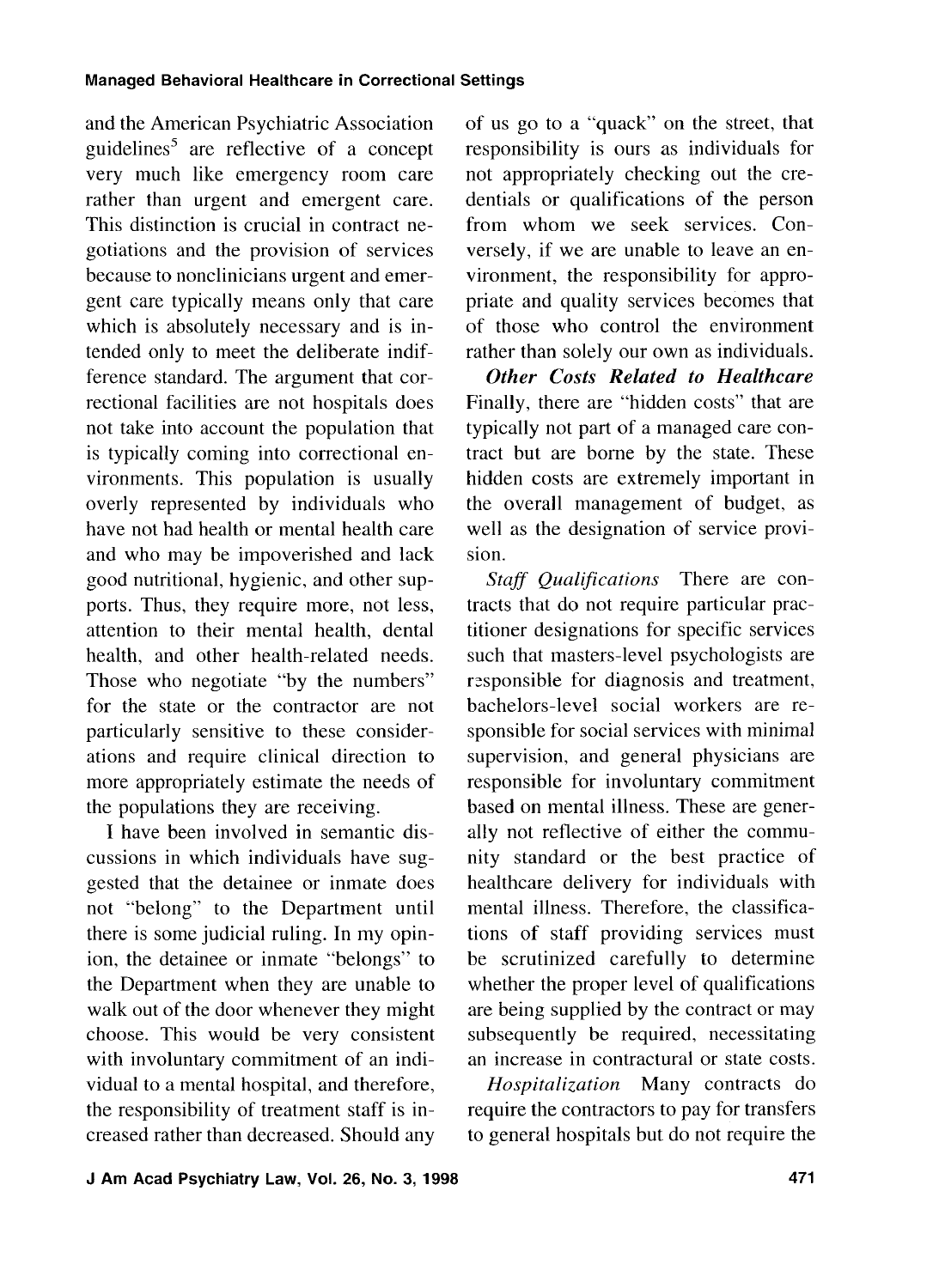contractor to pay for transfer to state psychiatric facilities. This practice does not encourage the contractor to utilize medication such as resperidone or olanzapine, which may cost several hundred dollars per month, because the contractor does not have to bear the cost of hospitalization, which may cost several hundred dollars per day. A number of contracts call for the cost of hospitalization to be borne by the state if hospitalization is required within a certain time period, typically 72 hours after intake to a correctional facility. This is a particularly remarkable feature in that it encourages the contractor to identify individuals who may require hospitalization quickly and then to transfer them to a hospital before the burden of payment falls upon the contractor. Careful monitoring of appropriateness of hospitalization is required to assure that this practice is not abused.

*Cost* of *Materials, Supplies, and Overtime* Particularly for individuals who may have significant mental illness and are engaged in destructive activities when not stabilized, the costs for destruction of property (usually toilets and/or items that may be destroyed through flooding of tiers or burning of mattresses) are not covered by the contractor. Similarly, overtime costs for officers who may be injured by individuals with active mental illness is not borne by the contractor but by the state. When coupled with the provision of antiquated medication interventions, this cost can become enormous for the state.

*Psychotropic Medications* This area has perhaps the most immediate impact upon the treatment and management of

individual detainees and inmates. The provision of appropriate psychotropic medications in a timely manner, without extensive administrative review due to nonformulary medication approval requirements, is crucial to any contract negotiations. Substitutions of generic medications, including medications that are not approved for such substitutions (Depakene for Depakote, for example), may be done by pharmacy providers who are not well monitored. Similarly, the provision of "watch take" procedures may be manipulated in such a way as to change the *vehicle* of administration (for example, placing pills in liquids to be taken by inmates, rather than providing medications that come in liquid form but are more costly). Failure to provide all vehicles of administration, including injectable and depot forms, without nonformulary approval is another cost-saving mechanism (although frequently not clinically appropriate) should the original contract not be specific in this regard. Unless addressed in the initial negotiations, the general contractor and pharmacy subcontractor will typically request a contract modification and additional remuneration to provide medications or forms of medications that should have been included in the original contract.

Appropriate "watch take" precautions require participation of staff to provide medication and to observe the proper ingestion by inmates. The practice of providing "blister packs" of a day's medication to inmates with psychiatric disabilities and relying on their judgement for compliance contributes to the hoarding of medications, which may then con-